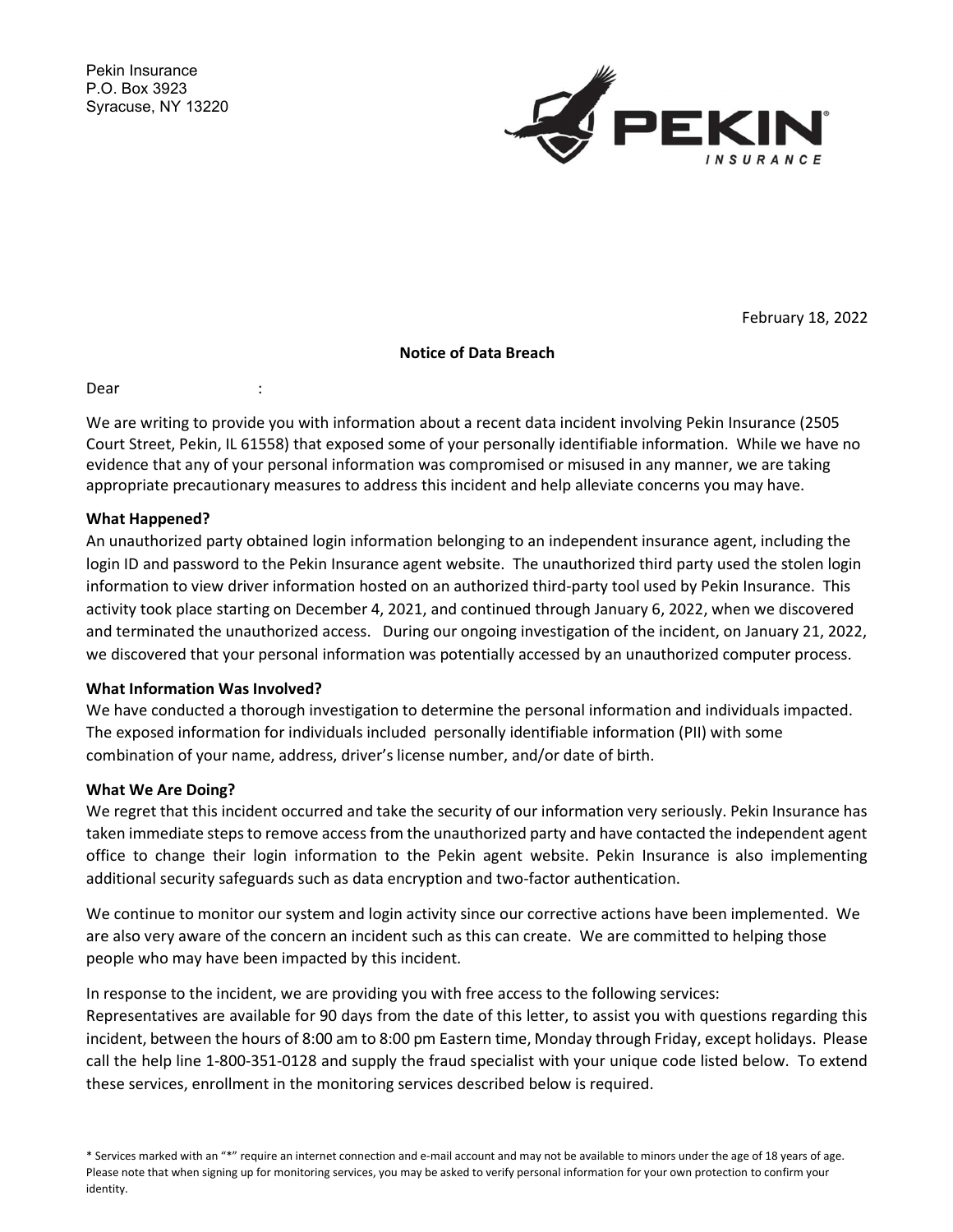Additionally, we are providing you with access to Single Bureau Credit Monitoring\* services at no charge. These services provide you with alerts for twelve months from the date of enrollment when changes occur to your credit file. This notification is sent to you the same day that the change or update takes place with the bureau. In addition, we are providing you with proactive fraud assistance to help with any questions that you might have or in the event you become a victim of identity theft. These services will be provided by Cyberscout, a company specializing in fraud assistance and remediation services.

# How do I enroll for the free services?

To enroll in Credit Monitoring\* services at no charge, please log on to https://www.myidmanager.com and follow the instructions provided. When prompted please provide the following unique code to receive services: kzoiuary2ape For you to receive the monitoring services described above, you must enroll within 90 days from the date of this letter.

# What You Can Do

Supplemental information is attached to this letter, including the Steps You Can Take to Protect Your Information as guidance on further protecting your personal data. You can also obtain information about fraud alerts and security freezes from the FTC and the credit reporting agencies listed below:

| <b>Experian (1-888-397-3742)</b> | Equifax (1-800-525-6285) | TransUnion (1-800-680-7289) |
|----------------------------------|--------------------------|-----------------------------|
| P.O. Box 4500                    | P.O. Box 740241          | P.O. Box 2000               |
| Allen, TX 75013                  | Atlanta, GA 30374        | Chester, PA 19016           |
| www.experian.com                 | www.equifax.com          | www.transunion.com          |

Should you wish to obtain a credit report and monitor it on your own:

- You may obtain free copies of your credit report and monitor them upon receipt for any suspicious activity. You can obtain your free copies by going to the following website: www.annualcreditreport.com or by calling them toll-free at 1-877-322-8228. (Hearing impaired consumers can access their TDD service at 1-877-730-4204.
- Upon receipt of your credit report, we recommend that you review it carefully for any suspicious activity.

You can also obtain more information from the Federal Trade Commission (FTC) about identity theft and ways to protect yourself. The FTC has an identity theft hotline: 877-438-4338; TTY: 1-866-653-4261; 600 Pennsylvania Avenue, NW, Washington, DC 20580. They also provide information on-line at www.ftc.gov/idtheft.

At Pekin Insurance, we take our responsibilities to protect your personal information very seriously. We apologize for any inconvenience.

Sincerely,

RON MITCHELL Vice President – Chief Underwriting Officer Pekin Insurance Company

<sup>\*</sup> Services marked with an "\*" require an internet connection and e-mail account and may not be available to minors under the age of 18 years of age. Please note that when signing up for monitoring services, you may be asked to verify personal information for your own protection to confirm your identity.